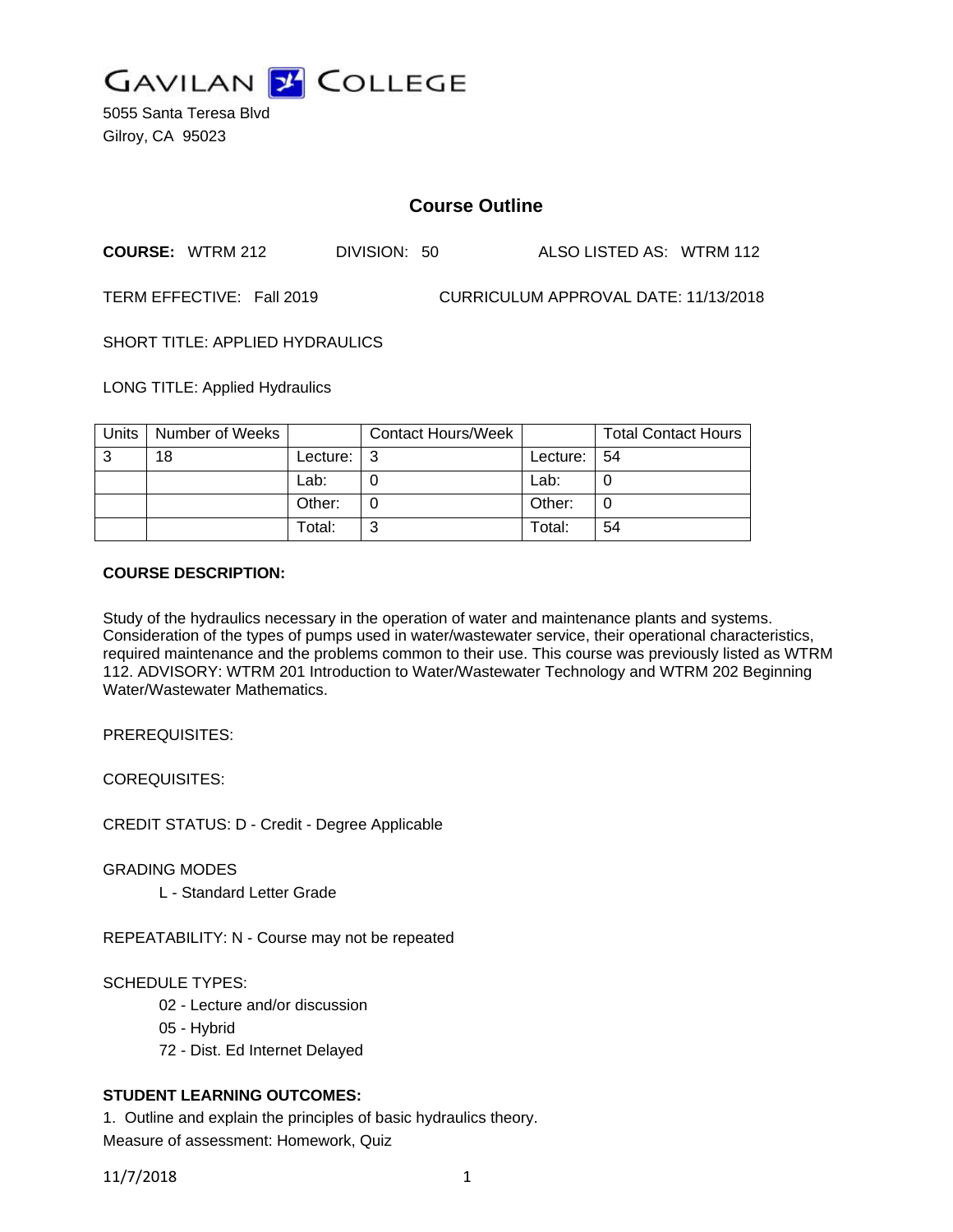Year assessed, or planned year of assessment: 2018 Semester: Fall 2. Apply hydraulic theory to practical applications in a water/wastewater environment. Measure of assessment: Homework, Quiz Year assessed, or planned year of assessment: 2018

### **CONTENT, STUDENT PERFORMANCE OBJECTIVES, OUT-OF-CLASS ASSIGNMENTS**

Curriculum Approval Date: 11/13/2018

6 Hours

Content: Basic Fluid Principles

Student Performance Objectives: Explain the foundation of fluid principles which support hydraulic theory. Outline and discuss basic fluid principles.

6 Hours

Content: Principles of Basic Hydraulics

Student Performance Objectives: Explain the function and use of hydraulic cylinders.

6 Hours

Content: Centrifugal Pumps, Rotary Pumps, Displacement Pumps, and Special Service Pump Applications

Student Performance Objectives: Explain the construction and operation of different types of pumps used in the water industry. Describe the application and use of centrifugal pumps, rotary pumps, displacement pumps, and special service pumps.

3 Hours

Content: Hydraulic Accumulators

Student Performance Objectives: Describe the different storage devices that store liquid under pressure and explain how liquid stored under pressure can be used to accomplish work. Explain the applications of hydraulic accumulators.

3 Hours

Content: Power Transmission Application of Hydraulics

Student Performance Objectives: Describe fluid drives and liquid drives involving couplings and explain how they work. Describe the power transmission application of hydraulics.

6 Hours

Content: Review for and take Mid-Term Exam, Basic Hydraulic Theory

Student Performance Objectives: Explain the principles and applications of basic hydraulic theory.

3 Hours

Content: Hydraulic Power Tools Used in the Water Industry

Student Performance Objectives: Identify different hydraulic tools with an emphasis on tools used for pipe and appurtenance repairs. List and describe hydraulic power tools used in the water industry.

9 Hours

Content: Control Valves

Student Performance Objectives: Describe the applications of different types of hydraulic and pneumatic control valves used to control water levels. Explain the function and use of control valves.

9 Hours

Content: Fluids, Lines, and Fittings

Student Performance Objectives: Discuss the key issues associated with the installation and specifications of fluid lines and fittings used in a hydraulic environment, including water line specifications for

services, and main water distribution. Describe the relationships between fluids, lines, and fittings. 2 Hours

### **METHODS OF INSTRUCTION:**

Lecture, Discussion, Video Presentation, Guest Lecturer, Off-Site Field Trip **OUT OF CLASS ASSIGNMENTS:**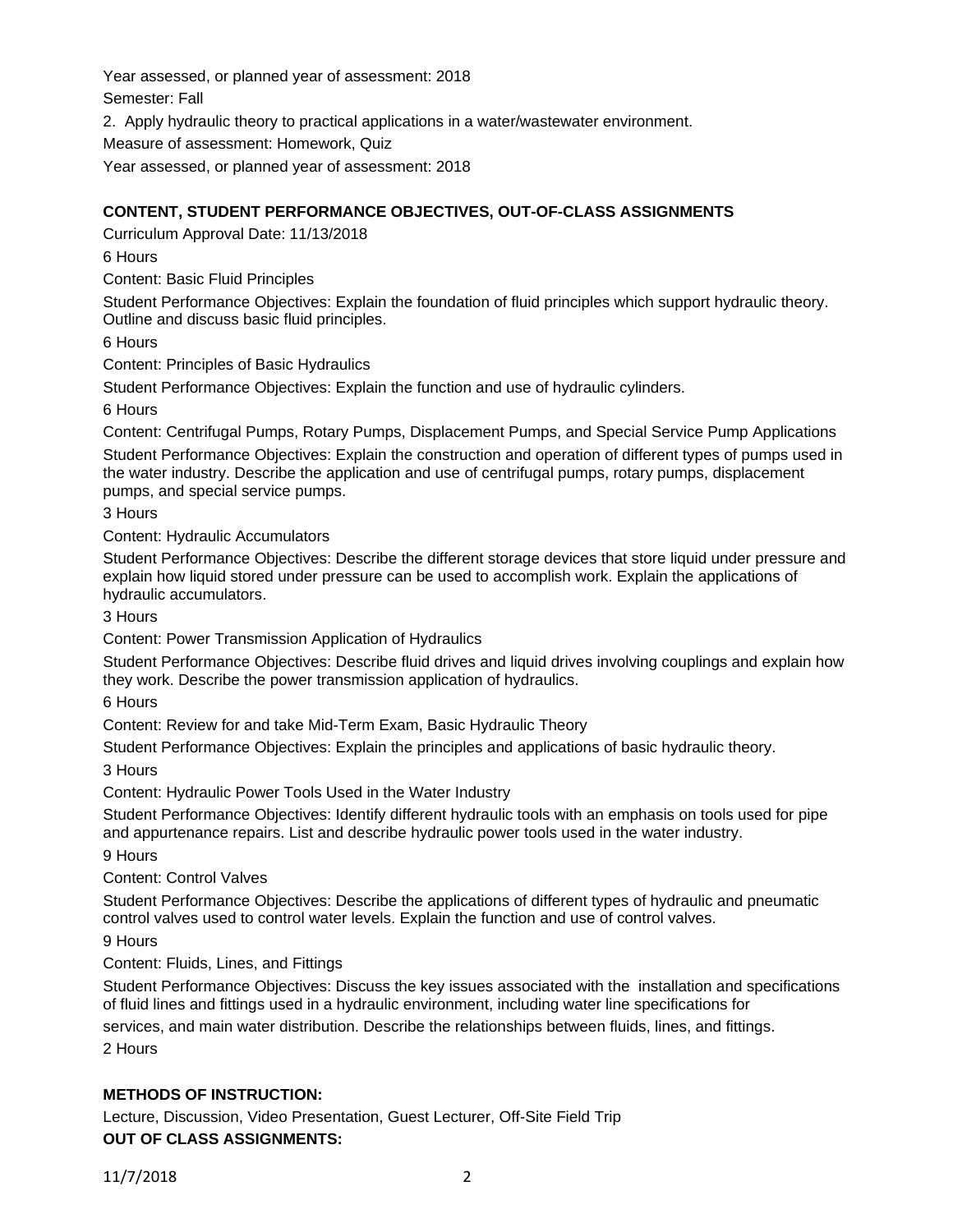Required Outside Hours: 54 Assignment Description: Read appropriate textbook chapters and answer assigned review questions. Study for quizzes and exams.

Required Outside Hours: 54

Assignment Description: Homework: Take-home work problem work sheets with sample problems to be graded and discussed in class.

#### **METHODS OF EVALUATION:**

Writing assignments Percent of total grade: 0.00 % Course primarily involves skill demonstration or problem solving. Problem-solving assignments Percent of total grade: 40.00 % Percent range of total grade: 40% to 60% Homework Problems, Worksheets Objective examinations Percent of total grade: 60.00 %

#### **REPRESENTATIVE TEXTBOOKS:**

Required Representative Textbooks Recommended Representative Textbooks Rex Miller and Mark R. Miller . Industrial Electricity and Motor Controls, Second Edition, or other appropriate college level text. . McGraw-Hill Publishing,2013. This text is an industry standard text. ISBN: 9780071818698 Reading Level of Text, Grade: 11th Verified by: Dana Young Required Other Texts and Materials Rex Miller and Mark R. Miller, Audel Pumps and Hydraulics, 6th Edition, Wiley Publishing, ISBN: 0764571168. This text is a standard text in the water industry.

# **ARTICULATION and CERTIFICATE INFORMATION**

Associate Degree: CSU GE: IGETC: CSU TRANSFER: Not Transferable UC TRANSFER: Not Transferable

SUPPLEMENTAL DATA: Basic Skills: N Classification: Y Noncredit Category: Y Cooperative Education: Program Status: 1 Program Applicable Special Class Status: N CAN: CAN Sequence: CSU Crosswalk Course Department:

11/7/2018 3